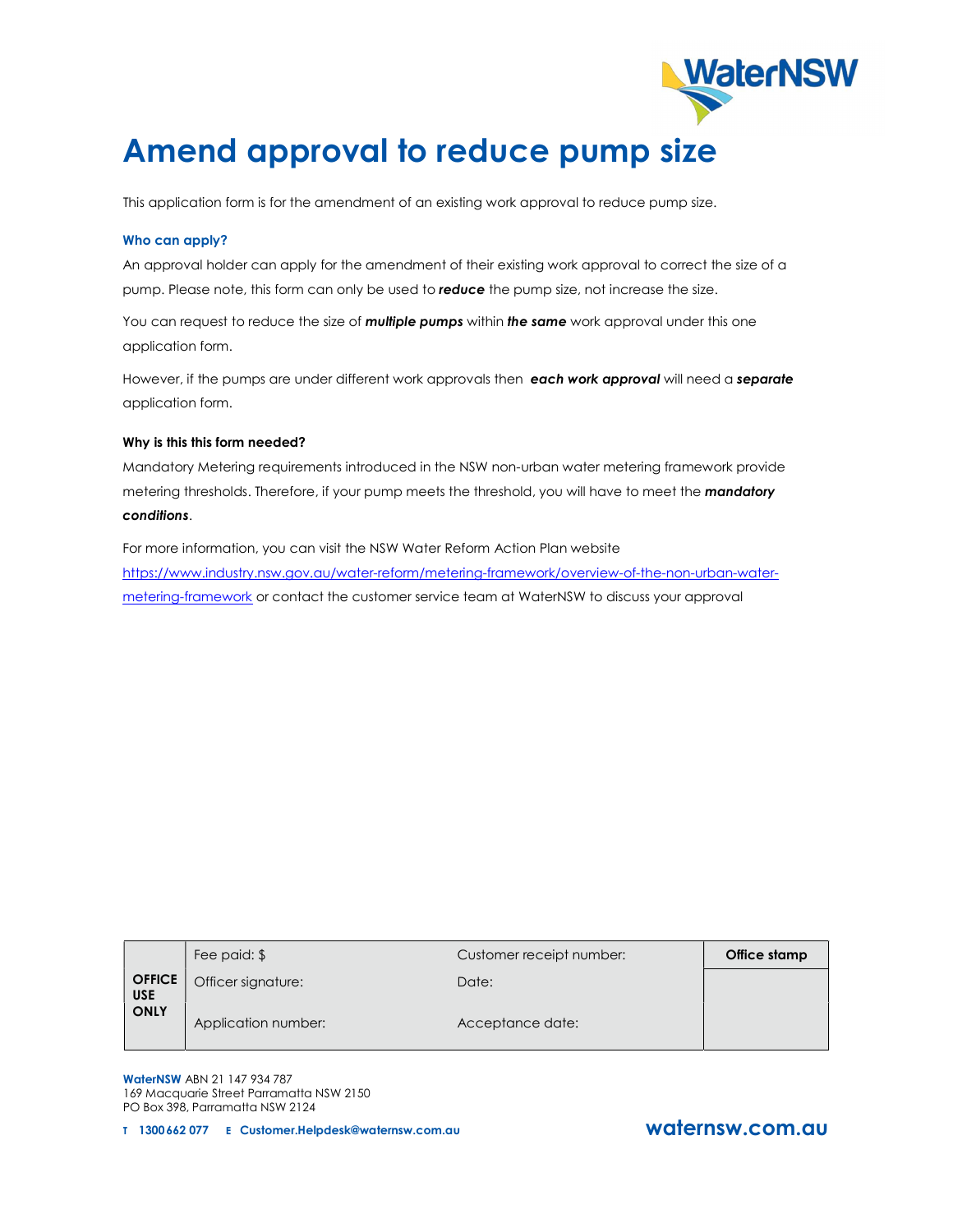

# SECTION A – FIRST APPLICANT DETAILS

# Applicant

| .pp                                         |                        |                                                                                                                                            |  |
|---------------------------------------------|------------------------|--------------------------------------------------------------------------------------------------------------------------------------------|--|
| Al Title (Mr, Mrs, Ms)                      | A <sub>2</sub> Surname |                                                                                                                                            |  |
| A3 Given name/s                             |                        |                                                                                                                                            |  |
| A4 Company/corporation name (if applicable) |                        |                                                                                                                                            |  |
| A5 ACN (if applicable)                      | incorporation.)        | A6 ABN (If you do not hold an ACN and are an organisation incorporated<br>in NSW you must provide an ABN and a copy of your certificate of |  |
| A7 Position held (if applicable)            |                        |                                                                                                                                            |  |
| A8 Postal address                           |                        |                                                                                                                                            |  |
| A9 Town                                     | A10 State              | A11 Postcode                                                                                                                               |  |
| A12Phone                                    |                        | A13 Mobile phone                                                                                                                           |  |
| A <sub>15</sub> Email                       |                        |                                                                                                                                            |  |

## Second applicant (if applicable)

| A16 Title (Mr, Mrs, Ms)                                             | A17 Surname |                                                                                                                                                                |
|---------------------------------------------------------------------|-------------|----------------------------------------------------------------------------------------------------------------------------------------------------------------|
| A18 Given name/s                                                    |             |                                                                                                                                                                |
| A19 Company/corporation name (if applicable)                        |             |                                                                                                                                                                |
| A20 ACN (if applicable)                                             |             | A21 ABN (If you do not hold an ACN and are an<br>organisation incorporated in NSW you must provide an<br>ABN and a copy of your certificate of incorporation.) |
| A22 Position held (if applicable)                                   |             |                                                                                                                                                                |
| A23 Postal address                                                  |             |                                                                                                                                                                |
| A <sub>24</sub> Town                                                | A25 State   | A <sub>26</sub> Postcode                                                                                                                                       |
| A <sub>27</sub> Phone                                               |             | A28 Mobile phone                                                                                                                                               |
| A <sub>30</sub> Email                                               |             |                                                                                                                                                                |
| A31 If more than two applicants, specify total number of applicants |             |                                                                                                                                                                |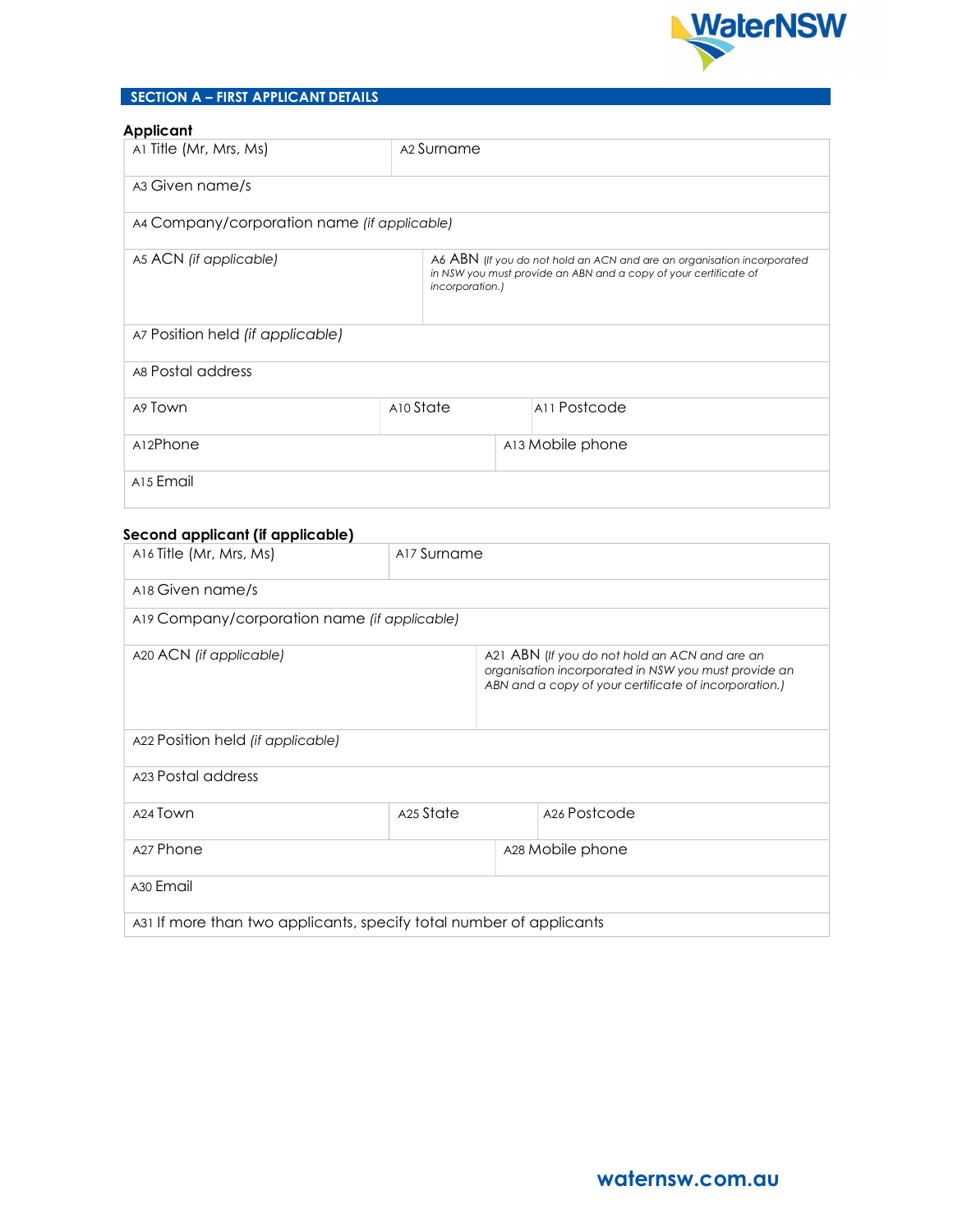

# SECTION B – CONTACT PERSON

These are the contact details of the applicant's representative. If a corporation is applying for an approval you should fill in the details of the contact person to whom all correspondence will be sent.

| B1 Title (Mr, Mrs, Ms) | B <sub>2</sub> Surname |                        |
|------------------------|------------------------|------------------------|
| B3 Given name(s)       |                        |                        |
| <b>B4 Address</b>      |                        |                        |
| B <sub>5</sub> Town    | <b>B6</b> State        | <b>B7 Postcode</b>     |
| B8 Phone               |                        | <b>B9 Mobile phone</b> |
| <b>B11 Email</b>       |                        |                        |

# SECTION **D** – PAYMENT OF APPLICATION FEE

| D <sub>1</sub> Specify method of payment for application fee? (Tick the box) |
|------------------------------------------------------------------------------|
| $\Box$ Credit Card                                                           |
| $\Box$ Cheque                                                                |
| D <sub>2</sub> Payee's Name                                                  |
|                                                                              |
| D <sub>3</sub> Payee's contact details                                       |
|                                                                              |

# SECTION E – APPROVAL DETAILS

D1 Existing Approval number

D2 How many water supply works does the approval authorise?

☐ 1 work – go to section F

☐ More than 1 work – go to next question

D3 Which works does this application relate to? Identify which works this application relates to by specifying the work number listed on the approval (e.g. Work 1, Work 2) -go to Section F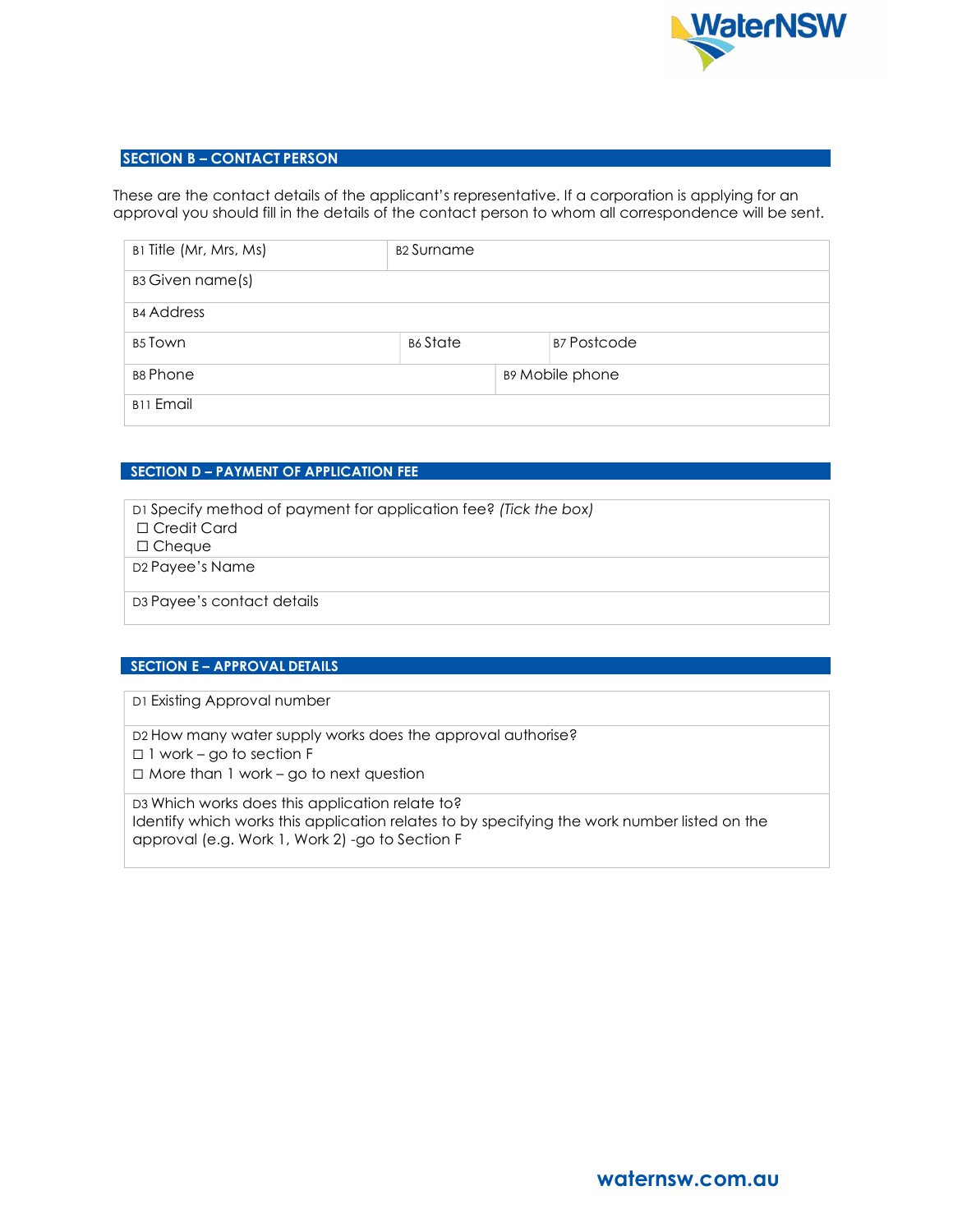

# SECTION F AMEND PUMP SIZE ON APPROVAL

### Amendment 1

| D1 Work Number                  |
|---------------------------------|
| D2 Description e.g. centrifugal |
| D3 Current Pump Size            |
| D4 Pump type                    |
| D5 Correct Pump size (mm)       |
| D6 Pump capacity (litres/sec)   |

# Amendment 2

| D7 Work Number                  |
|---------------------------------|
| D8 Description e.g. centrifugal |
| D9 Current Pump Size            |
| D10 Pump type                   |
| D11 Correct Pump size (mm)      |
| D12 Pump capacity (litres/sec)  |

## Amendment 3

| D <sub>13</sub> Work Number      |
|----------------------------------|
| D14 Description e.g. centrifugal |
| D15 Current Pump Size            |
| D16 Pump type                    |
| D17 Correct Pump size (mm)       |
| D18 Pump capacity (litres/sec)   |

# Amendment 4

| D <sub>19</sub> Work Number      |
|----------------------------------|
| D20 Description e.g. centrifugal |
| D21 Current Pump Size            |
| D <sub>22</sub> Pump type        |
| D23 Correct Pump size (mm)       |
| D24 Pump capacity (litres/sec)   |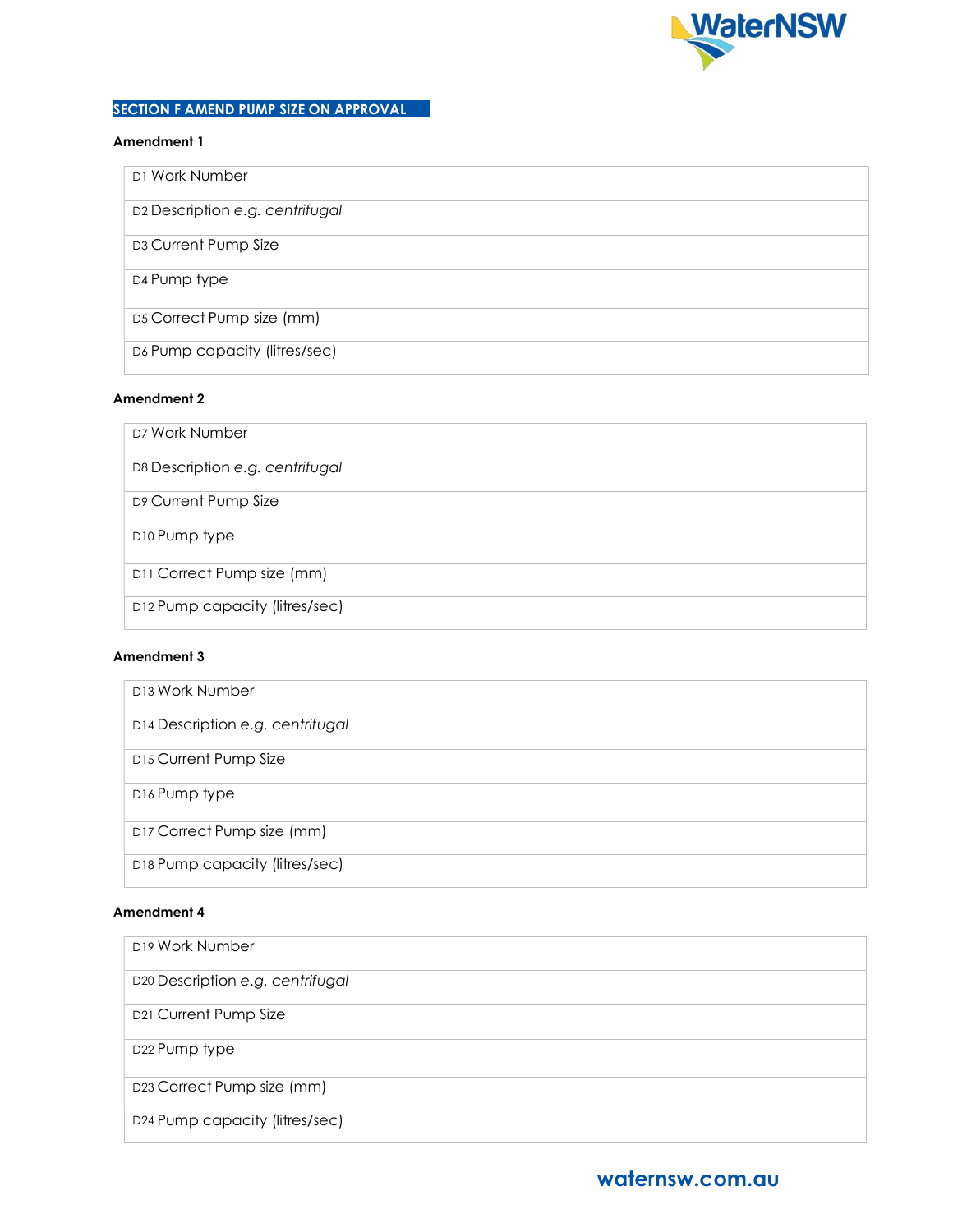

# SECTION G – DECLARATION OF APPLICANTS

Each applicant must sign Section G. Photocopy/print multiple copies of the entire form after Sections A to F have been completed (before anyone signs Section G) if there are more than two applicants.

I/We, the undersigned applicants, acknowledge and agree:

- a) that I/We apply for an application to amend an approval to reduce the size of a pump/s as an inactive or active work/s as described in this application;
- b) that this application will be determined in accordance with the Water Management Act 2000 and any associated regulations or guidelines as in force from time to time, and that no right or entitlement shall arise pending determination of this application and that any such determination may be subject to conditions;
- c) that WaterNSW and its officers, employees, agents and successors , accepts no liability in relation to any action, proceeding, claim, demand, cost, loss, damage or expense (including reasonable legal costs or expenses) arising directly or indirectly as a result of or in connection with this application or any act or omission of WaterNSW in connection with this application and I/we hereby agree to release and indemnify WaterNSW from and against any such action, proceeding, claim, demand, cost, loss, damage or expense to the fullest extent permitted by law;
- d) that all information contained in this application is accurate, true and complete and that WaterNSW and its officers, employees, agents and successors will rely on such information;
- e) that WaterNSW does not provide any legal, financial or technical advice in connection with this application and that any such advice, if required, is to be obtained independently;
- f) that details about any approval arising out of this application will be recorded in the publicly available Register of Water Approvals pursuant to the Water Management Act 2000;
- g) that if this application is incomplete it will not be accepted
- h) that more information may be requested if it is considered that it would be relevant to the consideration of this application; and

| Name | Signature | Date |
|------|-----------|------|
| Name | Signature | Date |
| Name | Signature | Date |

# For applications made by individuals